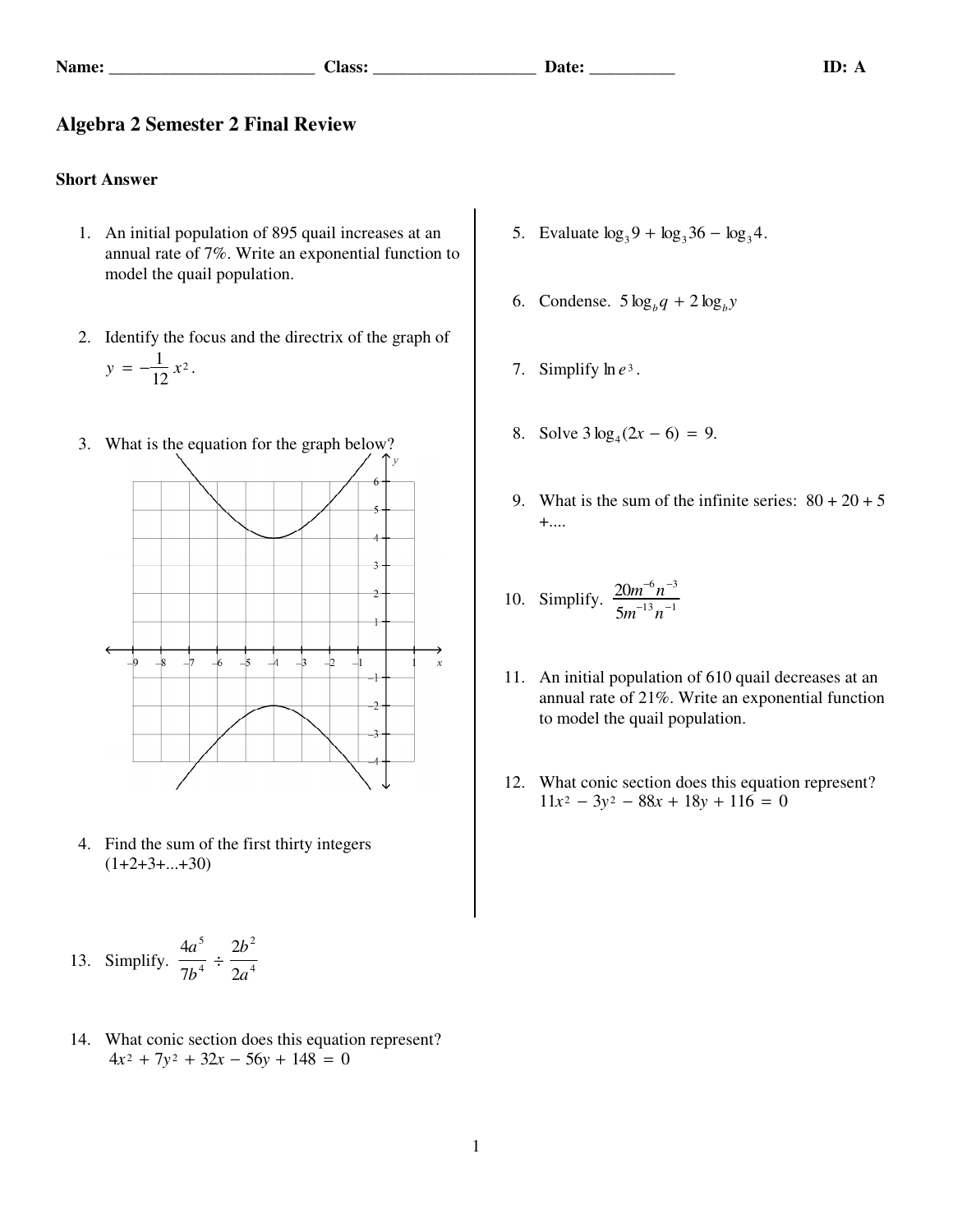- 15. Write in rational exponent form.  $\sqrt[3]{x^7}$ 
	- 16. What is the radius of the circle  $x^2 + y^2 = 36$
	- 17. There are 12 blue marbles and 9 white marbles in a bag. What is the probability of drawing two blue marbles out of the bag if you do not replace them between draws?
- 19. 7 *a* + 8  $+\frac{7}{1}$  $a^2 - 64$ 
	- 20. Write the equation of an asymptote for this hyperbola.  $\frac{x^2}{25} - \frac{y^2}{16} = 1$
	- 21. Find the center of the circle with equation:  $x^2 + y^2 + 8x - 4y = -11$
	- 22. Solve  $log(4x + 10) = 3$ .
	- 23. Find the sum of the first 5 terms of the geometric series  $3 + 6 + 12 + ...$
- 24. Simplify. *z* 2 *z* + 1  $\frac{z^2 + 3z + 2}{2}$  $z^2 + 3z$  25. Solve.  $x + 4$ −2  $=$   $\frac{4}{1}$ *x* + 3
	- 26. Write in standard form.  $9x^2 4y^2 = 36$

18. Write in radical form. 8 4 3

- 27. What is the equation for the graph below? Tу  $\frac{1}{2}$  $\overline{6}$  $\overline{A}$ 6  $\boldsymbol{x}$  $\overline{8}$  $\theta$
- 28. Evaluate.  $log_3 243$
- 29. Solve.  $5^{4x} = 125$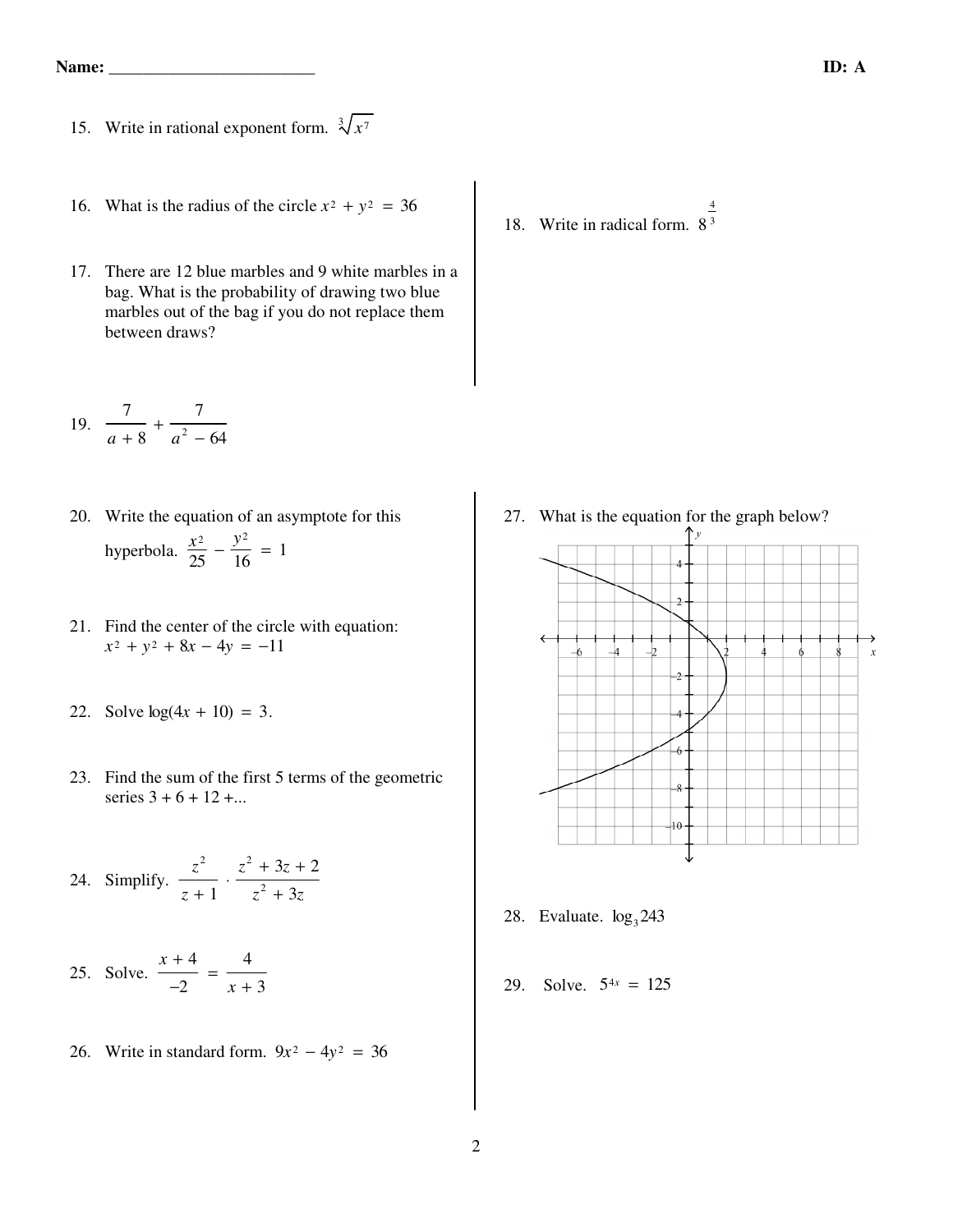30. Mr. Korihor has 8 sophomore boys and 12 sophomore girls. He also has 9 freshman boys and 6 freshman girls. If he randomly chooses a student to do a problem in the front of the class, what is the probability that he chooses a girl given he needs it to be a freshman?

31. Simplify. 
$$
\frac{a^2 - 2a - 3}{a^2 - 9a + 18} \cdot \frac{a^2 - 5a - 6}{a^2 + 9a + 8}
$$

- 32. What conic section does this equation represent?  $y^2 - 4x + 6y + 29 = 0$
- 33. Graph  $y = -5 \frac{1}{7}$ 7 Ê Ë  $\int$ ˆ  $\overline{J}$  $\begin{matrix} \phantom{\Big|} \phantom{\Big|} \end{matrix}$ *x* .
- 34. Expand.  $\log_7 \frac{n}{2}$ 2
- 38. Simplify.  $(-5g^5h^{-6})^2(g^{-4}h^{-2})^4$ 
	- 39. What is the common ratio of the geometric sequence: 240, 60, 15, ...

 40. Simplify.  $x^2 - 16$  $x^2 + 5x + 6$  $\frac{x^2 + 5x + 4}{2}$  $x^2 - 2x - 8$ 

 41. Find the center of this hyperbola.  $(x + 5)^2$  $\frac{1-3y^2}{16}$  – (*y* − 2)<sup>2</sup>  $\frac{2f^2}{4} = 1$ 

- 35. Simplify. *q* 2 + 11*q* + 24 *q* 2 − 5*q* − 24
- 36. Solve  $\log 3x + \log 9 = 0$ .
- 37. Use the given rule to write the first three terms of this sequence:  $a_n = 5 - 6n$  Begin with n = 1

42. Find the vertices of the ellipse with the equation  $rac{x^2}{49} + \frac{y^2}{64} = 1.$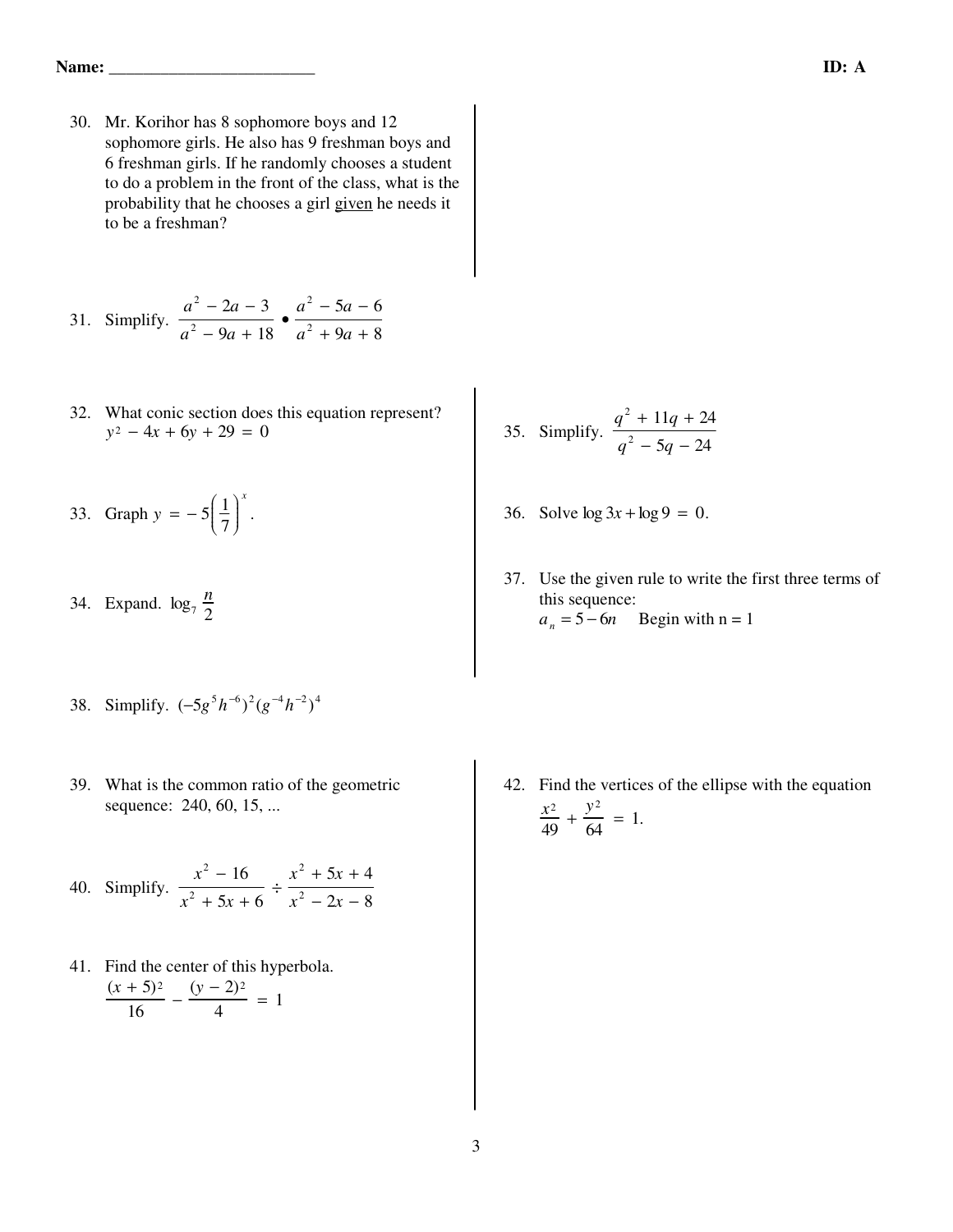

- 44. Find the common difference for the arithmetic sequence where  $a_6 = 11$  and  $a_{19} = 76$
- 45. What is the standard deviation of the following data: {14, 9, 7}?

46. Solve. 
$$
\frac{a}{a^2 - 36} + \frac{2}{a - 6} = \frac{1}{a + 6}
$$

47. What is the equation for the graph below?



48. There are 12 ice cream toppings from which to choose. What is the probability that Jose will correctly predict the two toppings that his friend wants?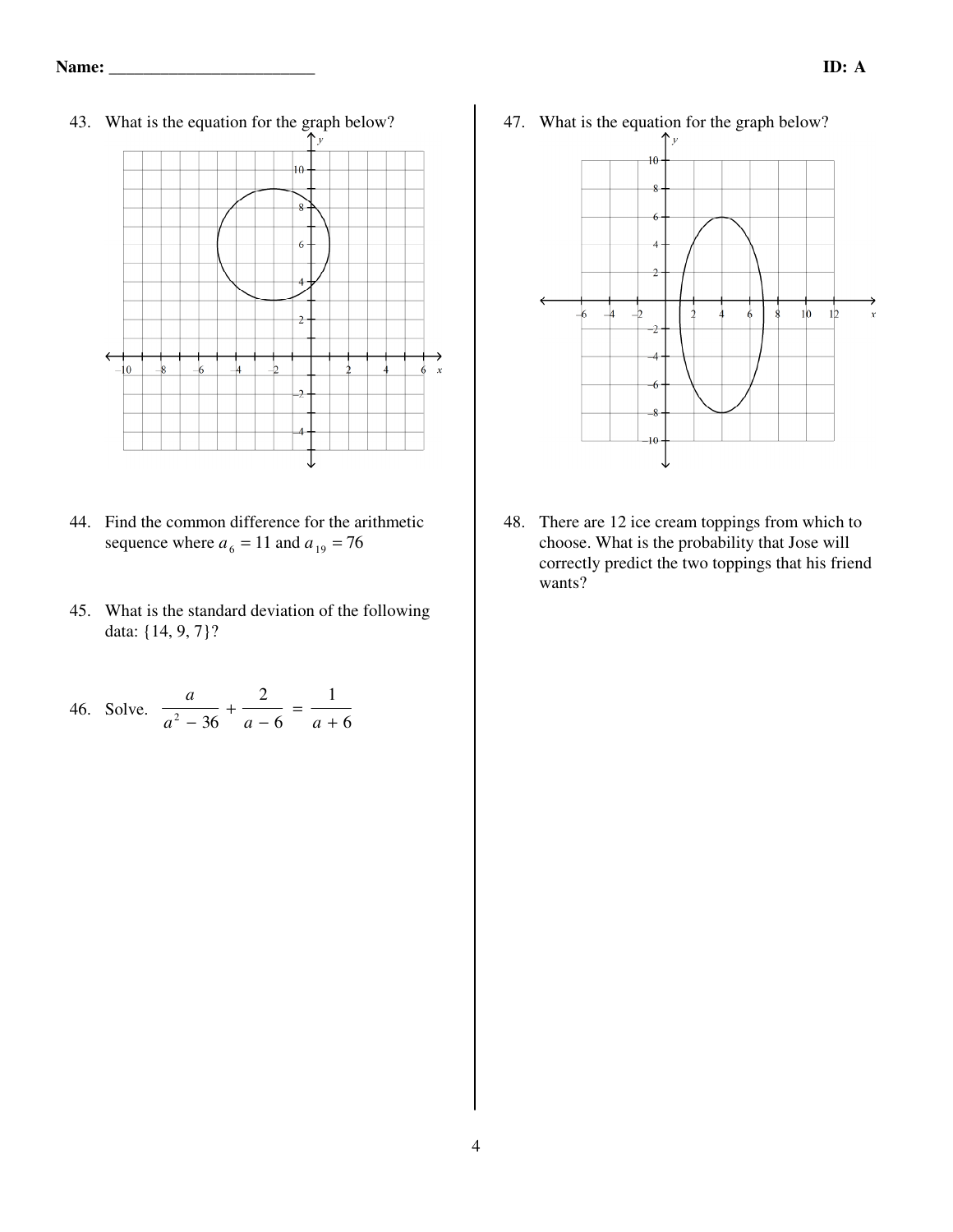## **SHORT ANSWER**

```
 1. ANS: 
  f(x) = 895(1.07)x
  PTS: 1 DIF: L3 REF: 8-1 Exploring Exponential Models
  OBJ: 8-1.1 Exponential Growth STA: CA A2 12.0 TOP: 8-1 Example 2
  KEY: exponential function | growth factor 
2. ANS: 
  focus (0, -3), directrix at y = 3PTS: 1 DIF: L2 REF: 10-2 Parabolas
  OBJ: 10-2.2 Graphing Parabolas STA: CA A2 16.0 TOP: 10-2 Example 4
  KEY: directrix | equation of a parabola | focus of a parabola | parabola | graphing
3. ANS: 
  great
  PTS: 1
4. ANS: 
  2/5
  PTS: 1
5. ANS: 
  4
  PTS: 1 DIF: L4 REF: 8-4 Properties of Logarithms
  OBJ: 8-4.1 Using the Properties of Logarithms STA: CA A2 11.0 | CA A2 14.0
  TOP: 8-4 Example 5 
  KEY: properties of logarithms | evaluating logarithms | Quotient Property of Logarithms
6. ANS: 
  \log_b(q^5 y^2)PTS: 1 DIF: L4 REF: 8-4 Properties of Logarithms
  OBJ: 8-4.1 Using the Properties of Logarithms STA: CA A2 11.0 | CA A2 14.0
  TOP: 8-4 Example 2 
  KEY: properties of logarithms | logarithm | Product Property of Logarithms | Power Property of Logarithms
7. ANS: 
  3
  PTS: 1 DIF: L4 REF: 8-6 Natural Logarithms
  OBJ: 8-6.1 Natural Logarithms STA: CA A2 13.0 | CA A2 14.0 | CA A2 15.0
  TOP: 8-6 Example 1 
  KEY: simplifying a natural logarithm \vert the number e \vert natural logarithmic function \vert inverse functions
```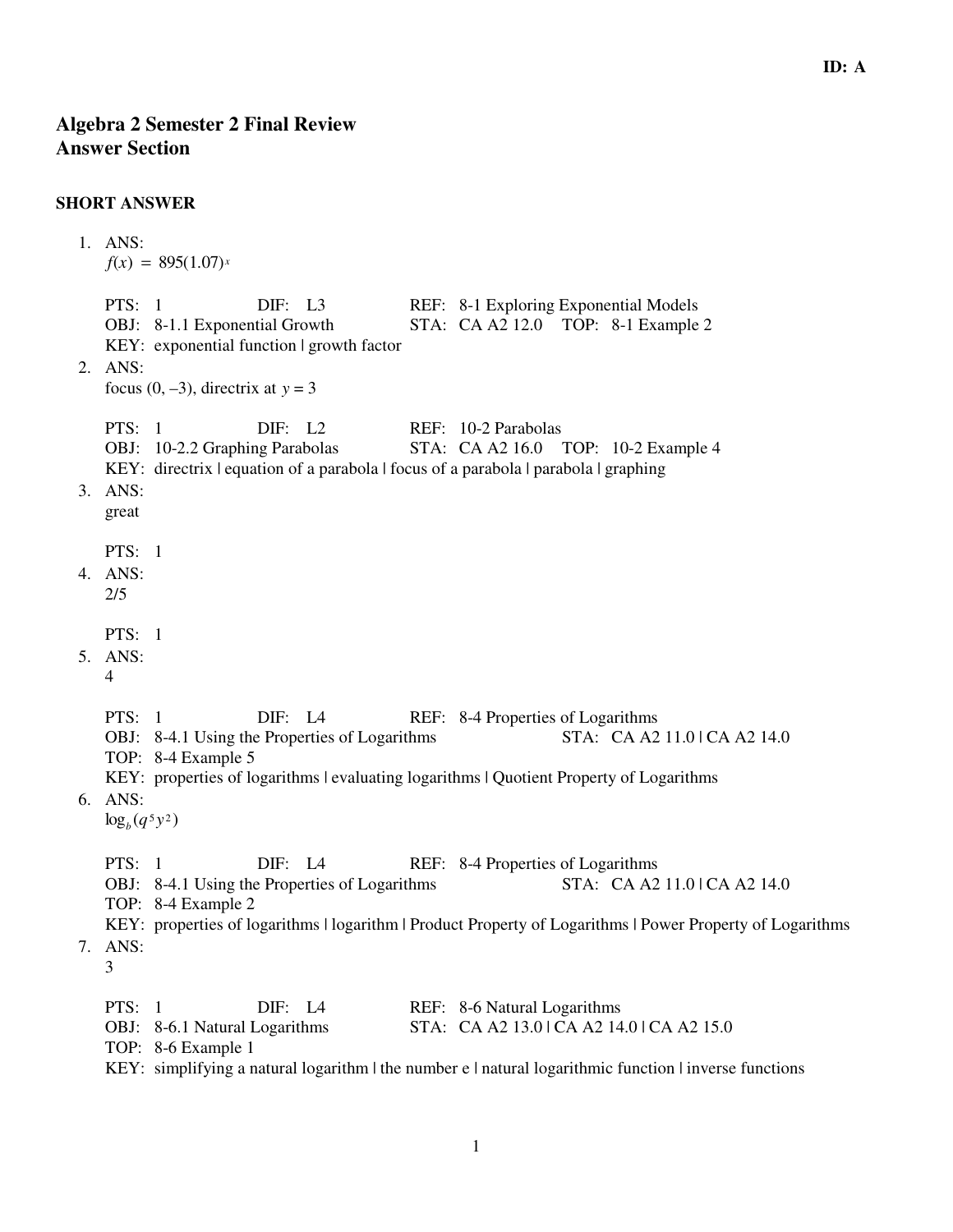8. ANS: 10.7722 PTS: 1 DIF: L3 REF: 8-5 Exponential and Logarithmic Equations OBJ: 8-5.2 Solving Logarithmic Equations STA: CA A2 11.0 | CA A2 11.1 | CA A2 13.0 TOP: 8-5 Example 6 KEY: logarithmic equation | properties of logarithms 9. ANS: 2/5 PTS: 1 10. ANS: *m* 7 *n* 2 PTS: 1 DIF: L2 REF: 7-5 Division Properties of Exponents OBJ: 7-5.1 Dividing Powers With the Same Base STA: CA A1 2.0 | CA A1 10.0 TOP: 7-5 Example 1 KEY: dividing powers with the same base | exponential expression 11. ANS:  $f(x) = 610(1.21)^{x}$ PTS: 1 DIF: L3 REF: 8-1 Exploring Exponential Models OBJ: 8-1.1 Exponential Growth STA: CA A2 12.0 TOP: 8-1 Example 2 KEY: exponential function | growth factor 12. ANS: hyperbola with center (4, 3), foci at (4  $\pm \sqrt{14}$ , 3) PTS: 1 DIF: L2 REF: 10-6 Translating Conic Sections OBJ: 10-6.2 Identifying Translated Conic Sections STA: CA A2 17.0 TOP: 10-6 Example 4 KEY: completing the square | conic sections | equation of a hyperbola | hyperbola | transverse axis of a hyperbola | foci of a hyperbola | vertices of a hyperbola | center of a hyperbola 13. ANS: 4*a*  $\frac{a}{7b^2}$ ,  $a \neq 0$ ,  $b \neq 0$ PTS: 1 DIF: L2 REF: 9-4 Rational Expressions OBJ: 9-4.2 Multiplying and Dividing Rational Expressions STA: CA A2 7.0 TOP: 9-4 Example 3 KEY: simplifying a rational expression | restrictions on a variable | multiplying rational expressions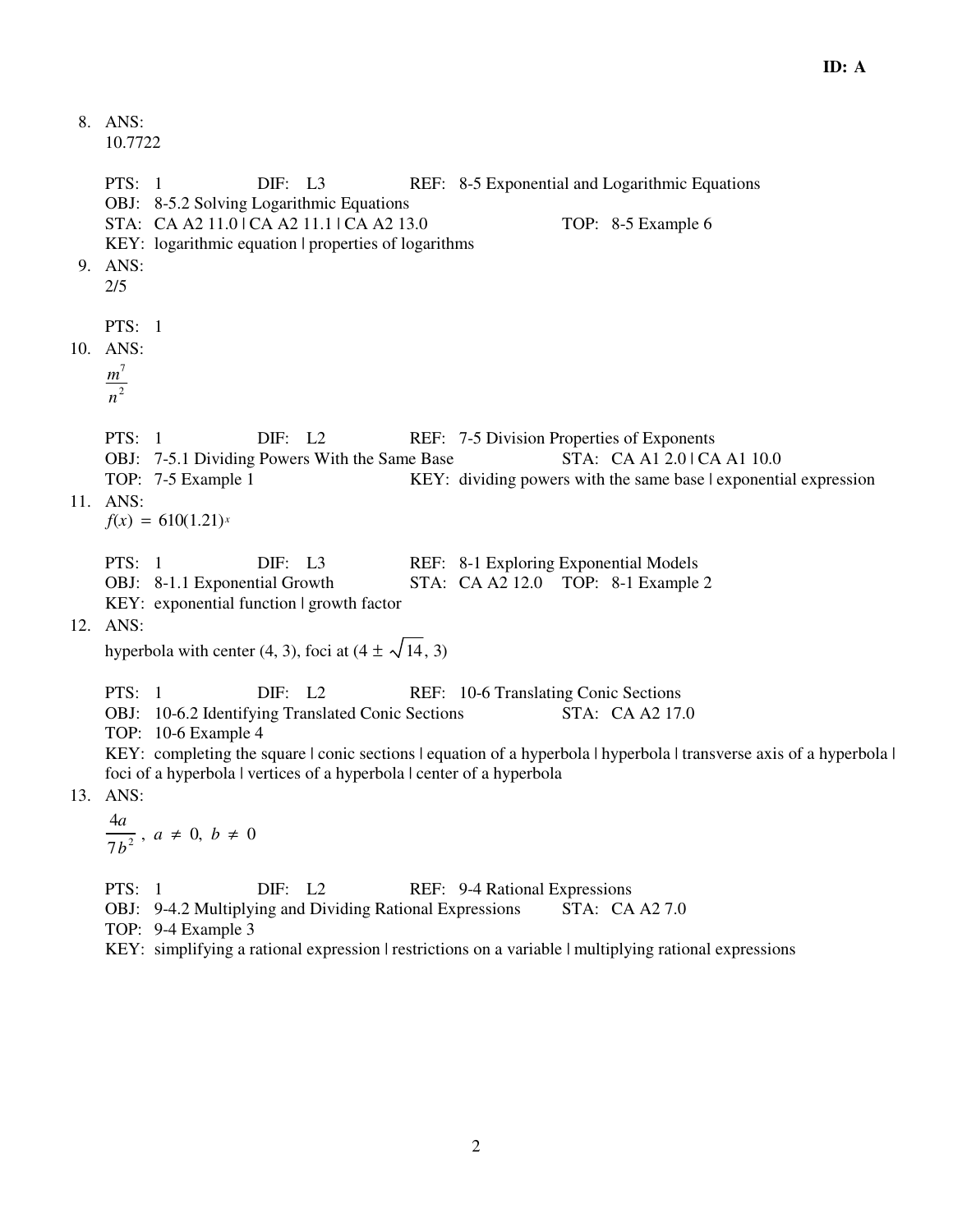ellipse with center (–4, 4), foci at (–4  $\pm \sqrt{3}$ , 4)

PTS: 1 DIF: L2 REF: 10-6 Translating Conic Sections

OBJ: 10-6.2 Identifying Translated Conic Sections STA: CA A2 17.0

TOP: 10-6 Example 4

KEY: conic sections  $|$  co-vertex of an ellipse  $|$  equation of an ellipse  $|$  foci of an ellipse  $|$  major axis of an ellipse  $|$ minor axis of an ellipse | translation | vertex of an ellipse | completing the square

15. ANS:

 $x^5 \cdot \sqrt[3]{42}$ 

PTS: 1 DIF: L2 REF: 7-2 Multiplying and Dividing Radical Expressions OBJ: 7-2.1 Multiplying Radical Expressions TOP: 7-2 Example 3

KEY: multiplying radical expressions | simplifying a radical expression

16. ANS:



The graph is a circle of radius 6. Its center is at the origin. Every line through the center is a line of symmetry.

| PTS: 1 | $\text{DIF:} \quad \text{L2}$                           | REF: 10-1 Exploring Conic Sections                       |
|--------|---------------------------------------------------------|----------------------------------------------------------|
|        | <b>OBJ:</b> 10-1.1 Graphing Equations of Conic Sections | STA: CA A2 17.0                                          |
|        | TOP: 10-1 Example 1                                     | KEY: conic sections   graphing   circle   domain   range |
| ANS:   |                                                         |                                                          |

 $17.$ 2/5

PTS: 1

- 18. ANS:
	- 16

| <b>PTS</b> : 1 |          | DIF: L2  |  | REF: 7-4 Rational Exponents |                                                  |  |
|----------------|----------|----------|--|-----------------------------|--------------------------------------------------|--|
|                | $\Omega$ | $\cdots$ |  |                             | $\sim$ $\sim$ $\sim$ $\sim$ $\sim$ $\sim$ $\sim$ |  |

- OBJ: 7-4.1 Simplifying Expressions with Rational Exponents STA: CA A2 12.0
- TOP: 7-4 Example 4 KEY: rational exponent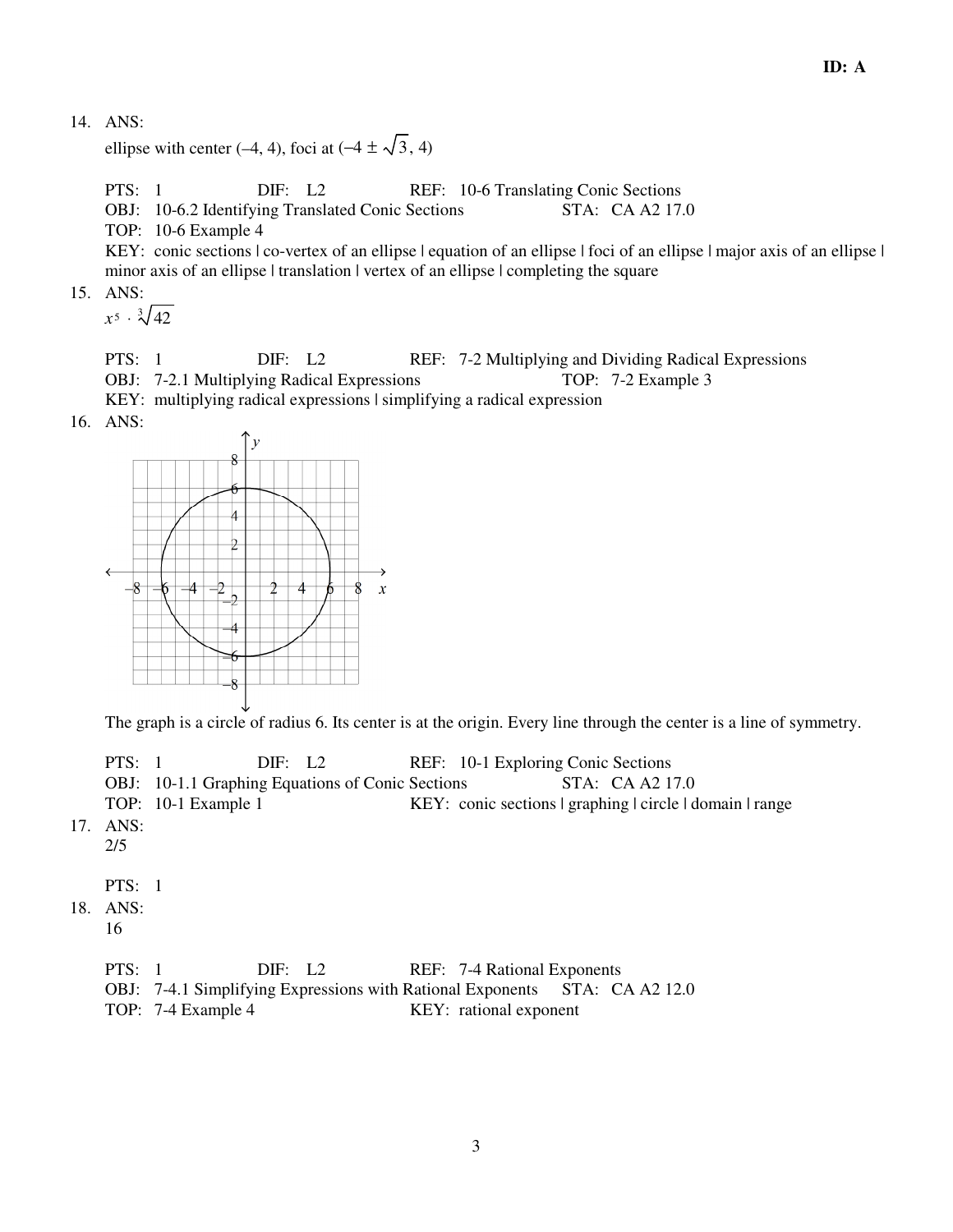7*a* − 49  $(a-8)(a+8)$ 

PTS: 1 DIF: L2 REF: 9-5 Adding and Subtracting Rational Expressions OBJ: 9-5.1 Adding and Subtracting Rational Expressions STA: CA A2 7.0

TOP: 9-5 Example 3 KEY: simplifying a rational expression | adding rational expressions 20. ANS:

 $(\pm \sqrt{41}, 0)$ 



PTS: 1 DIF: L2 REF: 10-5 Hyperbolas

OBJ: 10-5.2 Using the Foci of a Hyperbola STA: CA A2 16.0

TOP: 10-5 Example 2

KEY: asymptotes of a hyperbola | equation of a hyperbola | graphing | hyperbola | transverse axis of a hyperbola | vertices of a hyperbola | foci of a hyperbola

21. ANS:

circle; center  $(-4, 2)$ ; radius = 3

PTS: 1 DIF: L2 REF: 10-6 Translating Conic Sections

- OBJ: 10-6.2 Identifying Translated Conic Sections STA: CA A2 17.0
- TOP: 10-6 Example 4

KEY: center of a circle | circle | completing the square | conic sections | equation of a circle | radius

22. ANS:

495

 $\overline{2}$ 

PTS: 1 DIF: L3 REF: 8-5 Exponential and Logarithmic Equations

- OBJ: 8-5.2 Solving Logarithmic Equations
- STA: CA A2 11.0 | CA A2 11.1 | CA A2 13.0 TOP: 8-5 Example 6
- KEY: logarithmic equation | properties of logarithms
- 23. ANS:

2/5

PTS: 1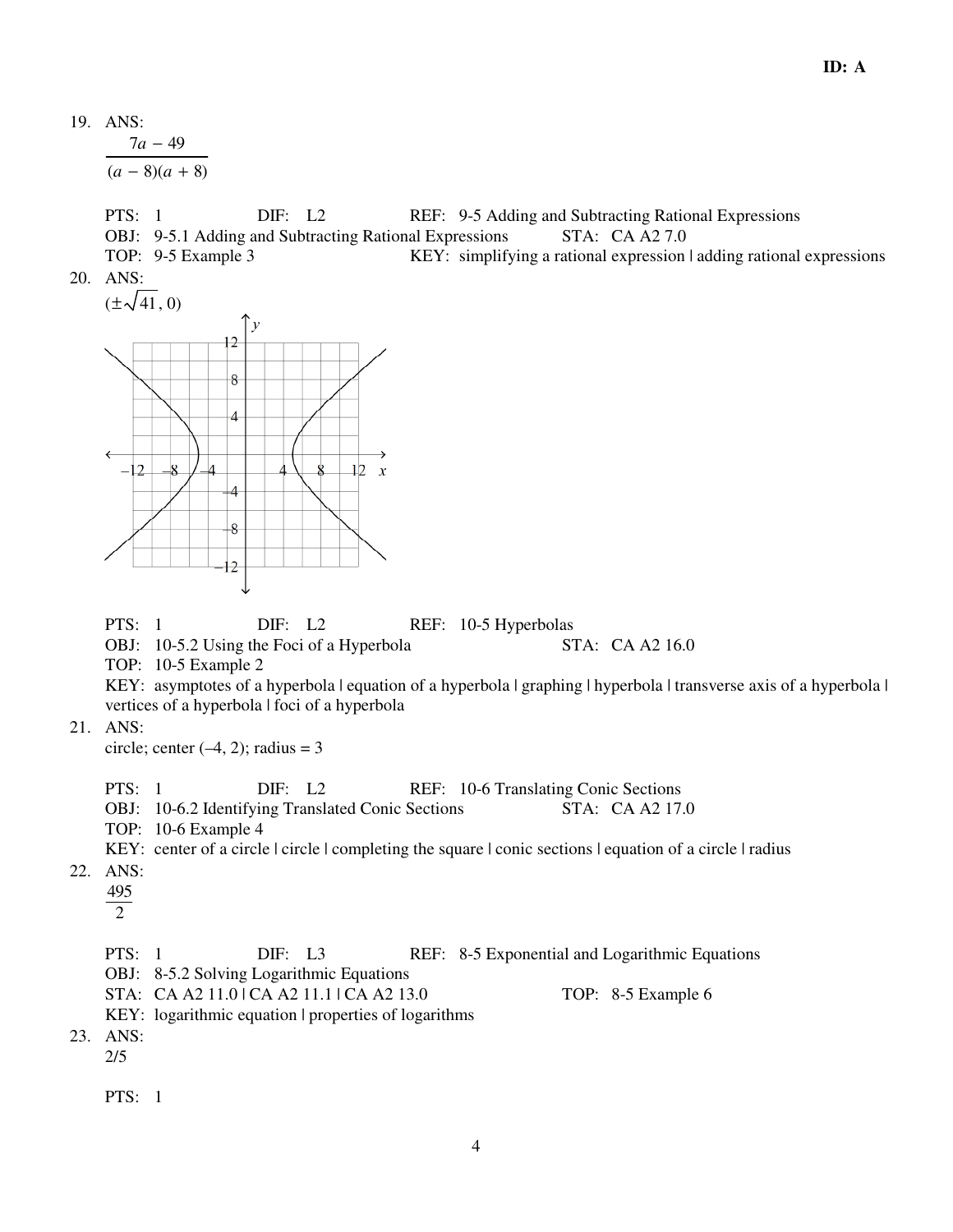$$
\frac{z^2 + 2z}{z + 3}
$$
,  $z ≠ -1$ , 0,  $-3$   
\n
$$
PTS: 1
$$
\n
$$
OBI: 9-4.2 \text{ Multiplying and Dividing Rational Expressions}
$$
\n
$$
STA: CA A2 7.0
$$
\n
$$
TOP: 9-4 Example 3
$$
\n
$$
KEY: simplifying a rational expression 1 restrictions on a variable 1 multiplying rational expressions 25. \nANS: \n
$$
\frac{11}{3}
$$
\n
$$
PTS: 1
$$
\n
$$
DIF: L2
$$
\n
$$
REF: 9-6 Solving Rational Equations 25. \n
$$
OTA: CA A2 7.0
$$
\n
$$
TOP: 9-6 Example 1
$$
\n
$$
KEY: rational equation
$$
\n
$$
26. \nANS: \n
$$
\begin{pmatrix}\n y \\
4 \\
4\n \end{pmatrix}
$$
\n
$$
2\n \begin{pmatrix}\n 1 \\
2 \\
4\n \end{pmatrix}
$$
\n
$$
3\n \begin{pmatrix}\n y \\
4 \\
2\n \end{pmatrix}
$$
\n
$$
4\n \begin{pmatrix}\n y \\
2 \\
2\n \end{pmatrix}
$$
\n
$$
3\n \begin{pmatrix}\n y \\
4 \\
2\n \end{pmatrix}
$$
\n
$$
4\n \begin{pmatrix}\n y \\
2 \\
2\n \end{pmatrix}
$$
\n
$$
3\n \begin{pmatrix}\n y \\
2 \\
2\n \end{pmatrix}
$$
\n
$$
4\n \begin{pmatrix}\n y \\
2 \\
2\n \end{pmatrix}
$$
\n
$$
3\n \begin{pmatrix}\n y \\
2 \\
2\n \end{pmatrix}
$$
\n
$$
4\n \begin{pmatrix}\n 2 \\
2 \\
2\n \end{pmatrix}
$$
\n
$$
3\n \begin{pmatrix}\n 1 \\
2 \\
2\n \end{pmatrix}
$$
\n
$$
4\n \begin{pmatrix}\n 2 \\
2 \\
2\n \end{pmatrix}
$$
\n
$$
3\n \begin{pmatrix}\n 3 \\
2 \\
2\n \end{pmatrix}
$$
\n
$$
4\n \begin{pmatrix}\n 2 \\
2 \\
2\n \end{pmatrix}
$$
\n
$$
$$
$$

PTS: 1 DIF: L2 REF: 10-5 Hyperbolas

OBJ: 10-5.1 Graphing Hyperbolas Centered at the Origin STA: CA A2 16.0

TOP: 10-5 Example 1

KEY: hyperbola | equation of a hyperbola | graphing | transverse axis of a hyperbola | vertices of a hyperbola | asymptotes of a hyperbola

 27. ANS: great

PTS: 1

28. ANS:

5

| PTS: 1 |                                                                           | DIF: L3 |  | REF: 8-3 Logarithmic Functions as Inverses |  |  |
|--------|---------------------------------------------------------------------------|---------|--|--------------------------------------------|--|--|
|        | OBJ: 8-3.1 Writing and Evaluating Logarithmic Expressions STA: CA A2 11.1 |         |  |                                            |  |  |
|        | TOP: 8-3 Example 3                                                        |         |  | KEY: evaluating logarithms                 |  |  |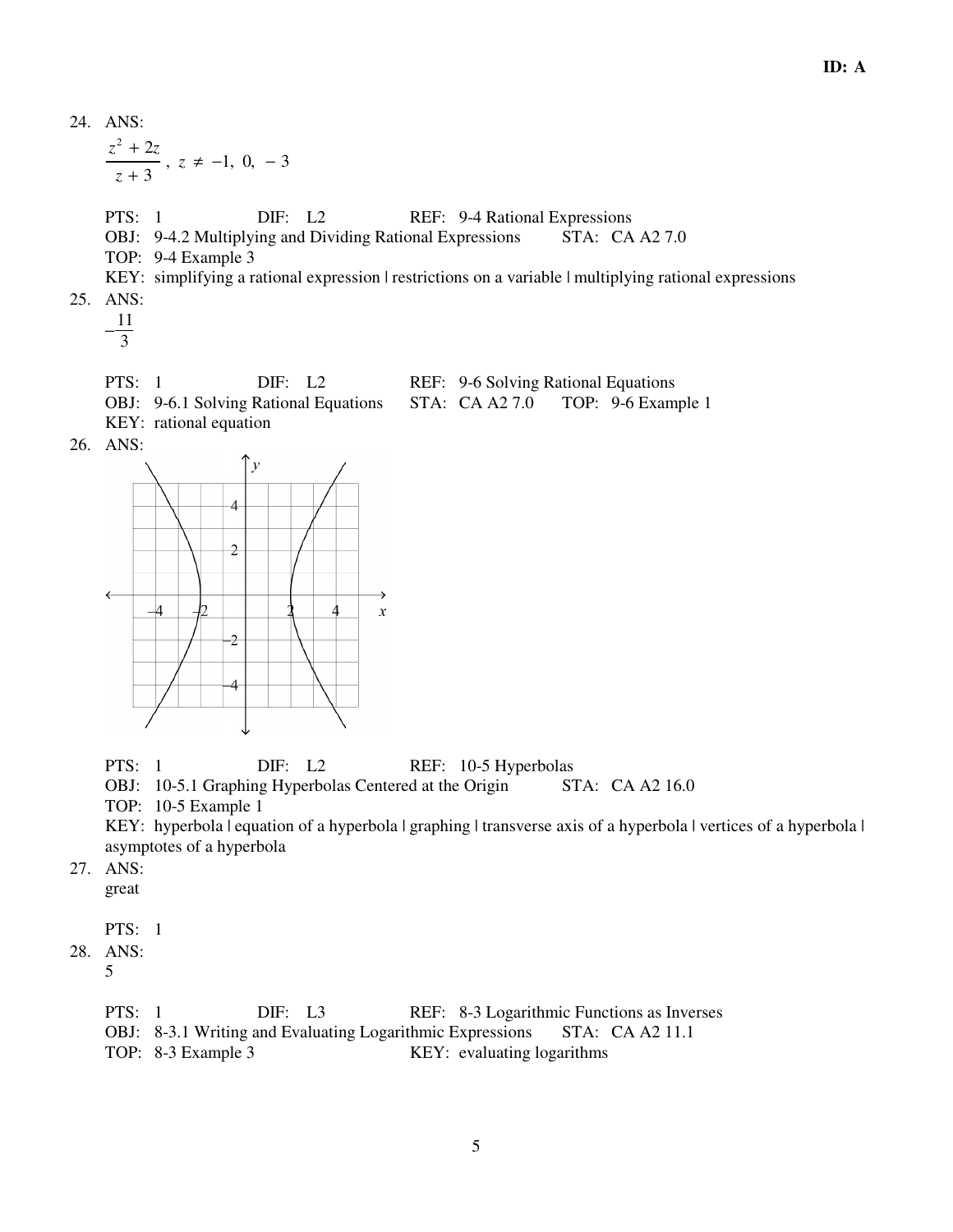1.19

PTS: 1 DIF: L3 REF: 8-5 Exponential and Logarithmic Equations OBJ: 8-5.1 Solving Exponential Equations STA: CA A2 11.0 | CA A2 11.1 | CA A2 13.0 TOP: 8-5 Example 2 KEY: graphing | exponential equation 30. ANS: 2/5 PTS: 1 31. ANS: 21*a* − 28  $(a - 6)(a + 8)$ PTS: 1 DIF: L3 REF: 9-5 Adding and Subtracting Rational Expressions OBJ: 9-5.1 Adding and Subtracting Rational Expressions STA: CA A2 7.0 TOP: 9-5 Example 4 KEY: simplifying a rational expression | subtracting rational expressions 32. ANS: parabola; vertex  $(5, -3)$ PTS: 1 DIF: L2 REF: 10-6 Translating Conic Sections OBJ: 10-6.2 Identifying Translated Conic Sections STA: CA A2 17.0 TOP: 10-6 Example 4

KEY: conic sections | equation of a parabola | completing the square | translation | vertex of a parabola 33. ANS:



KEY: exponential function | graphing

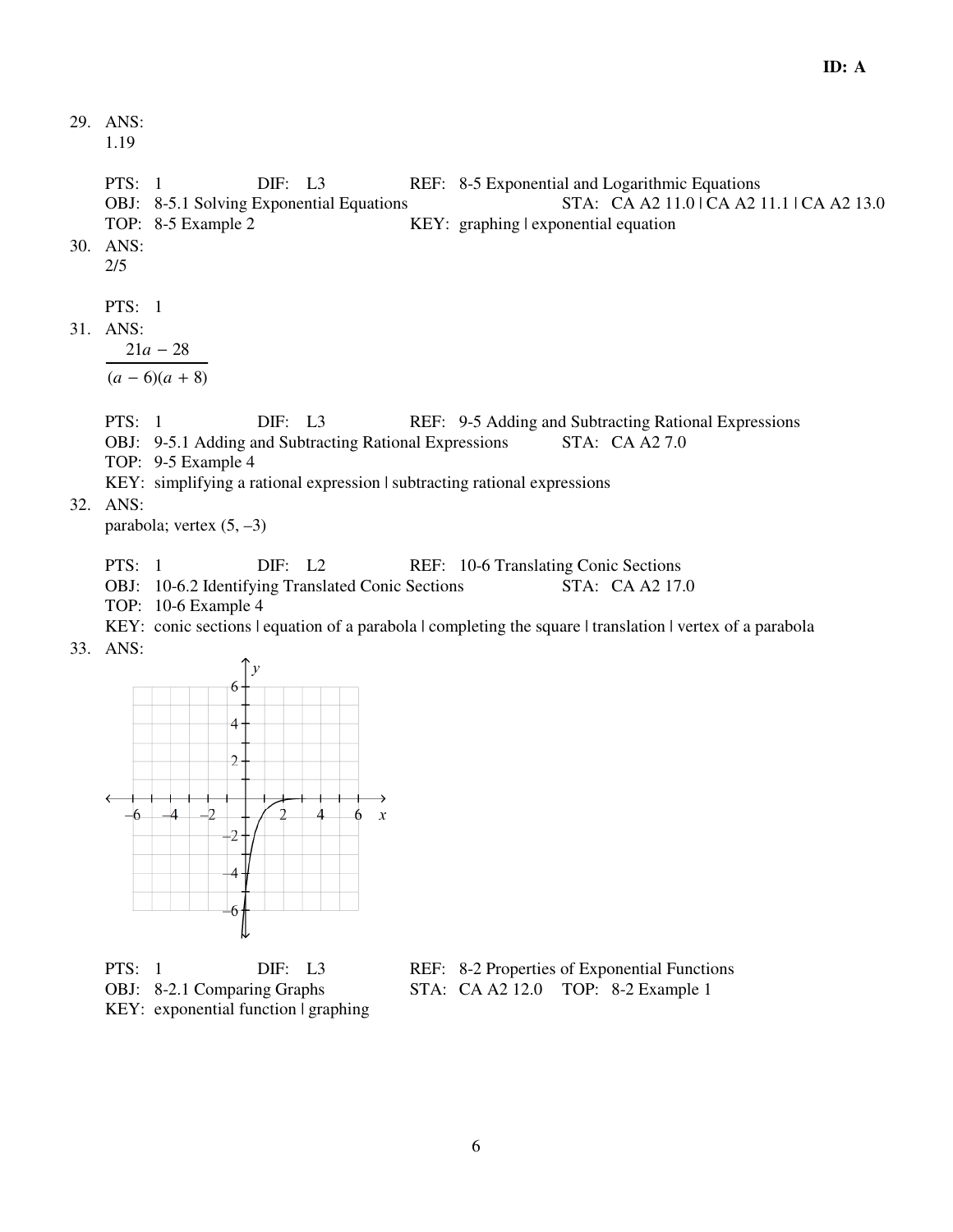34. ANS:  $\log_7 n - \log_7 2$ PTS: 1 DIF: L3 REF: 8-4 Properties of Logarithms OBJ: 8-4.1 Using the Properties of Logarithms STA: CA A2 11.0 | CA A2 14.0 TOP: 8-4 Example 3 KEY: properties of logarithms | expanding logarithms | Quotient Property of Logarithms 35. ANS: *q* + 8 *q* − 8 ;  $q ≠ -3, q ≠ 8$ PTS: 1 DIF: L2 REF: 9-4 Rational Expressions OBJ: 9-4.1 Simplifying Rational Expressions STA: CA A2 7.0 TOP: 9-4 Example 1 KEY: rational expression | simplifying a rational expression | restrictions on a variable 36. ANS: 0.04 PTS: 1 DIF: L3 REF: 8-5 Exponential and Logarithmic Equations OBJ: 8-5.2 Solving Logarithmic Equations STA: CA A2 11.0 | CA A2 11.1 | CA A2 13.0 TOP: 8-5 Example 7 KEY: logarithmic equation | properties of logarithms 37. ANS: 2/5 PTS: 1 38. ANS: 25*g* <sup>26</sup> *h* 20 PTS: 1 DIF: L3 REF: 7-4 More Multiplication Properties of Exponents OBJ: 7-4.2 Raising a Product to a Power STA: CA A1 2.0 | CA A1 10.0 TOP: 7-4 Example 4 KEY: exponential expression | raising a product to a power | simplifying an exponential expression 39. ANS: 2/5 PTS: 1 40. ANS:  $(x - 4)^2$  $(x + 3)(x + 1)$ ;  $x \neq -4, -3, -2, -1, 4$ PTS: 1 DIF: L3 REF: 9-4 Rational Expressions OBJ: 9-4.2 Multiplying and Dividing Rational Expressions STA: CA A27.0 TOP: 9-4 Example 4 KEY: restrictions on a variable | dividing rational expressions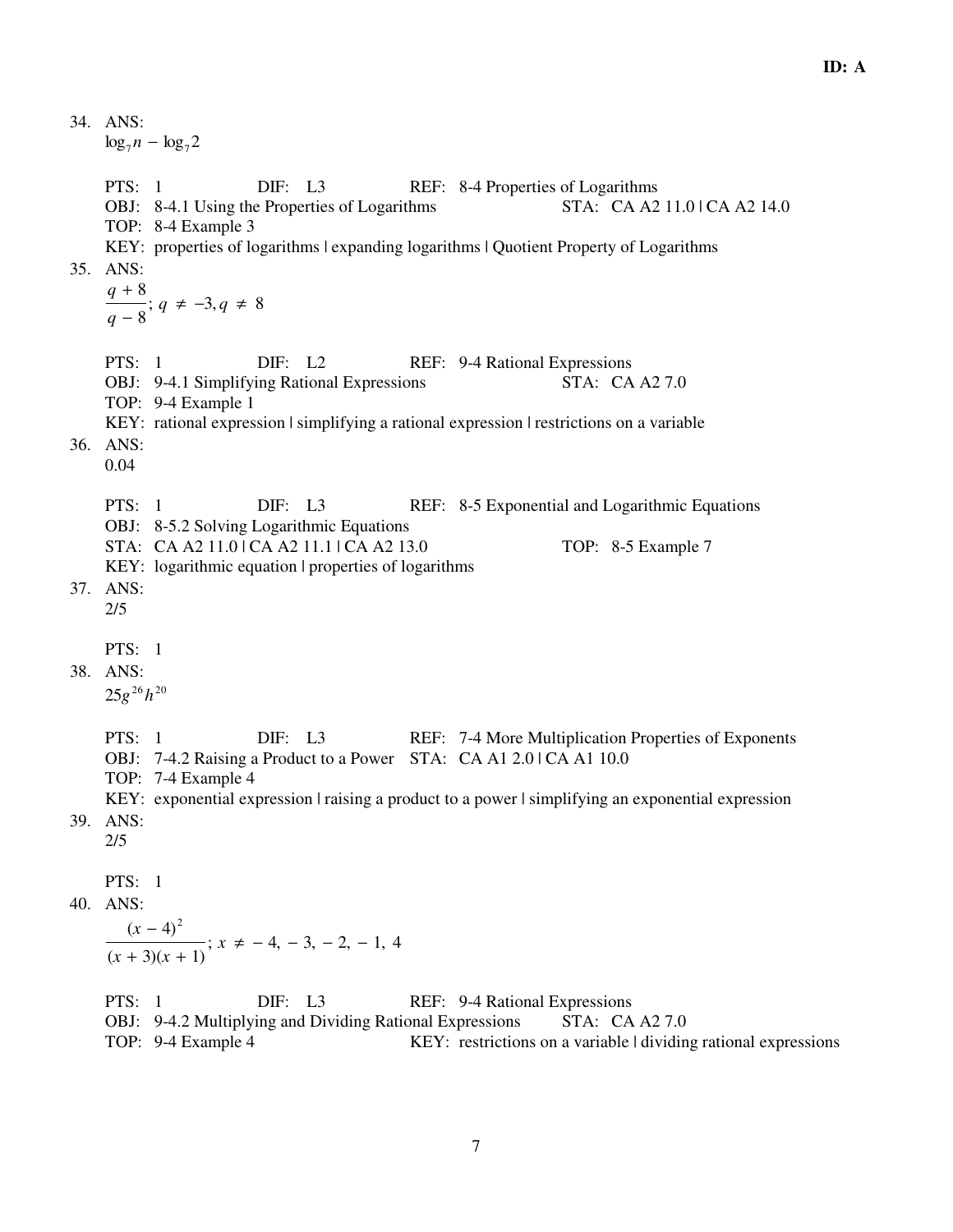

PTS: 1 DIF: L2 REF: 10-5 Hyperbolas<br>OBJ: 10-5.2 Using the Foci of a Hyperbola STA: CA A2 16.0

OBJ:  $10-5.2$  Using the Foci of a Hyperbola TOP: 10-5 Example 2

KEY: asymptotes of a hyperbola | equation of a hyperbola | graphing | hyperbola | transverse axis of a hyperbola | vertices of a hyperbola | foci of a hyperbola

42. ANS:



PTS: 1 DIF: L2 REF: 10-4 Ellipses

OBJ: 10-4.2 Finding and Using the Foci of an Ellipse STA: CA A2 16.0

TOP: 10-4 Example 3

KEY: co-vertex of an ellipse | ellipse | equation of an ellipse | graphing | foci of an ellipse | major axis of an ellipse | minor axis of an ellipse

43. ANS:

great

PTS: 1